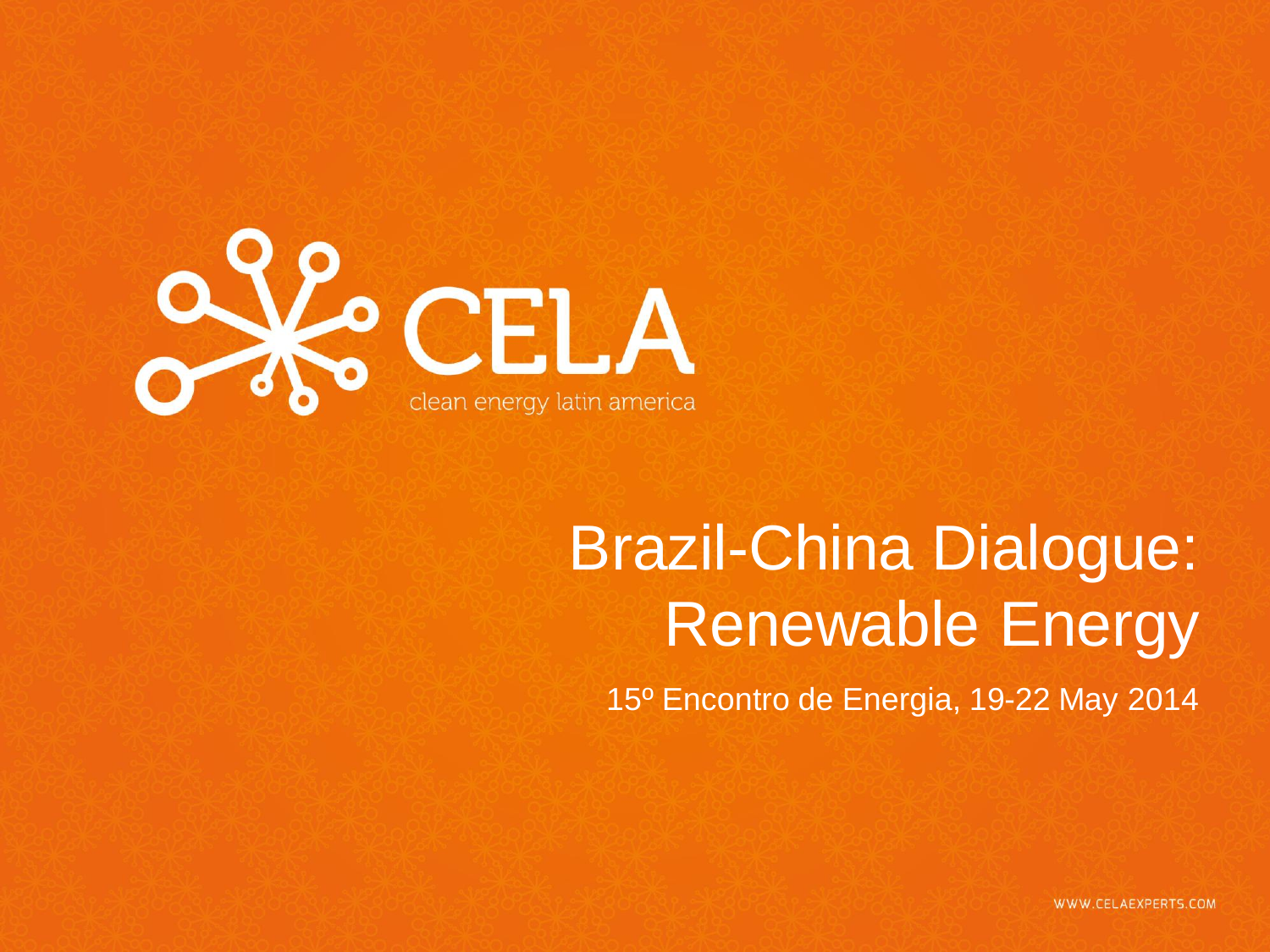# Brazil and China: Growing Power Demand

• Growing faster than the world average

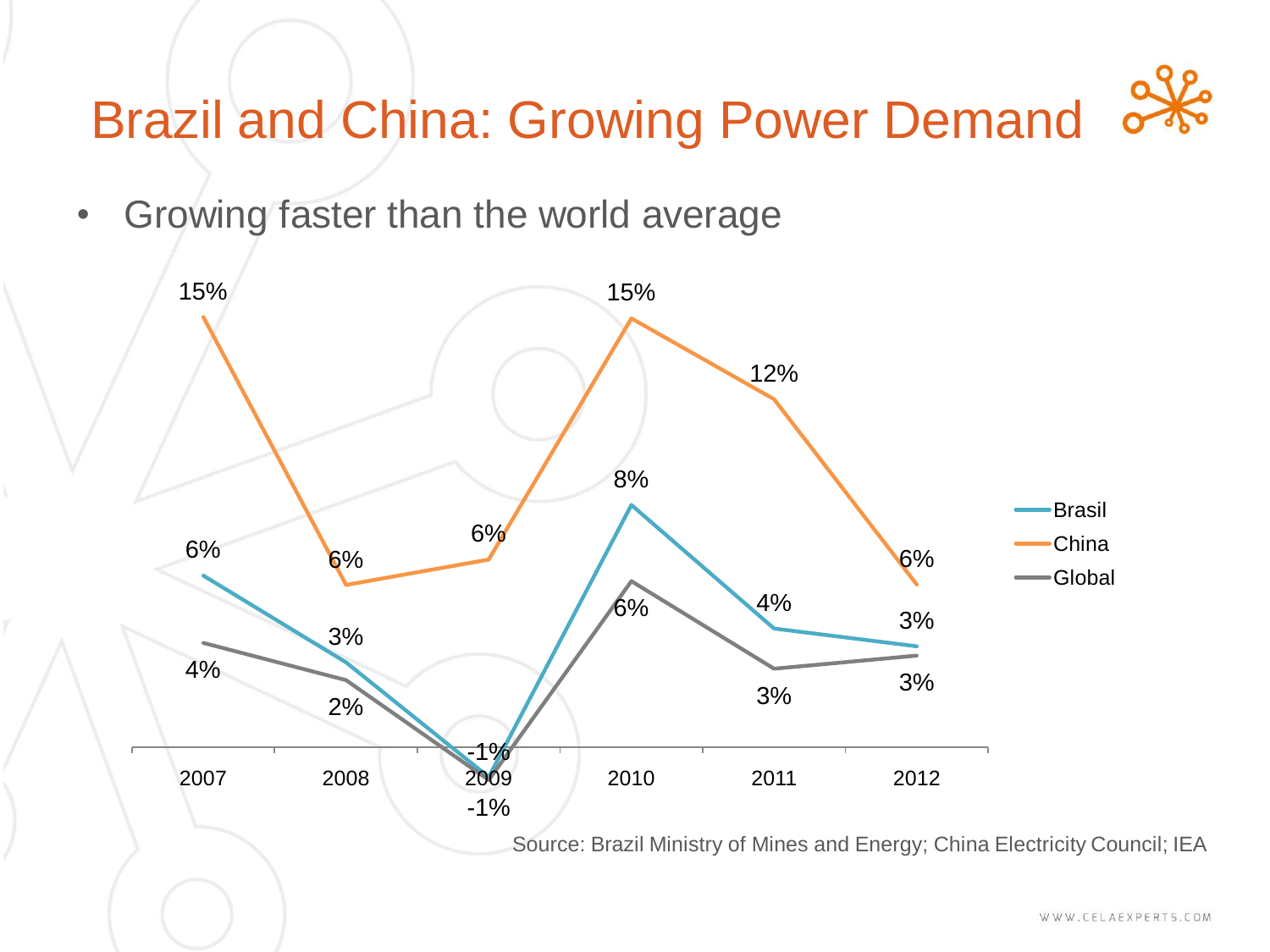





Source: Heritage Foundation, 2013.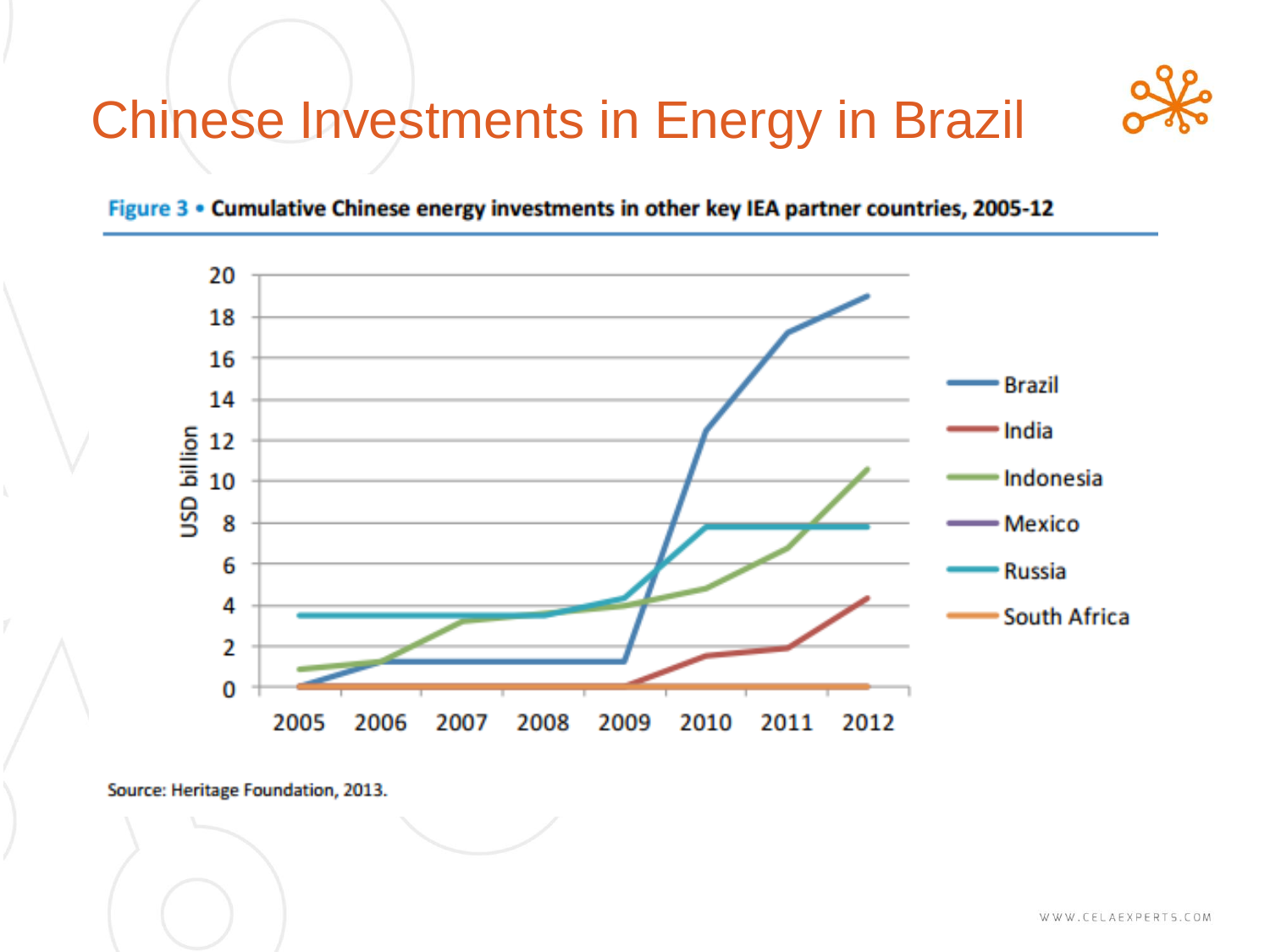## Chinese Investment in Brazilian Energy & Transmission



### • **Hydroelectricity**

- •Both countries have mature hydro industries and reserves
- •Three Gorges' acquisition of EDP; São Manoel hydro

#### • **Oil and Gas**

•Brazil's large pre-salt reserves (Bacia de Libra); Repsol; GALP

#### • **Transmission**

•Similar distribution of resources and load centres; China ultra-high voltage transmission tech and smart grid in Brazil •StateGrid acquisition of several transmission line companies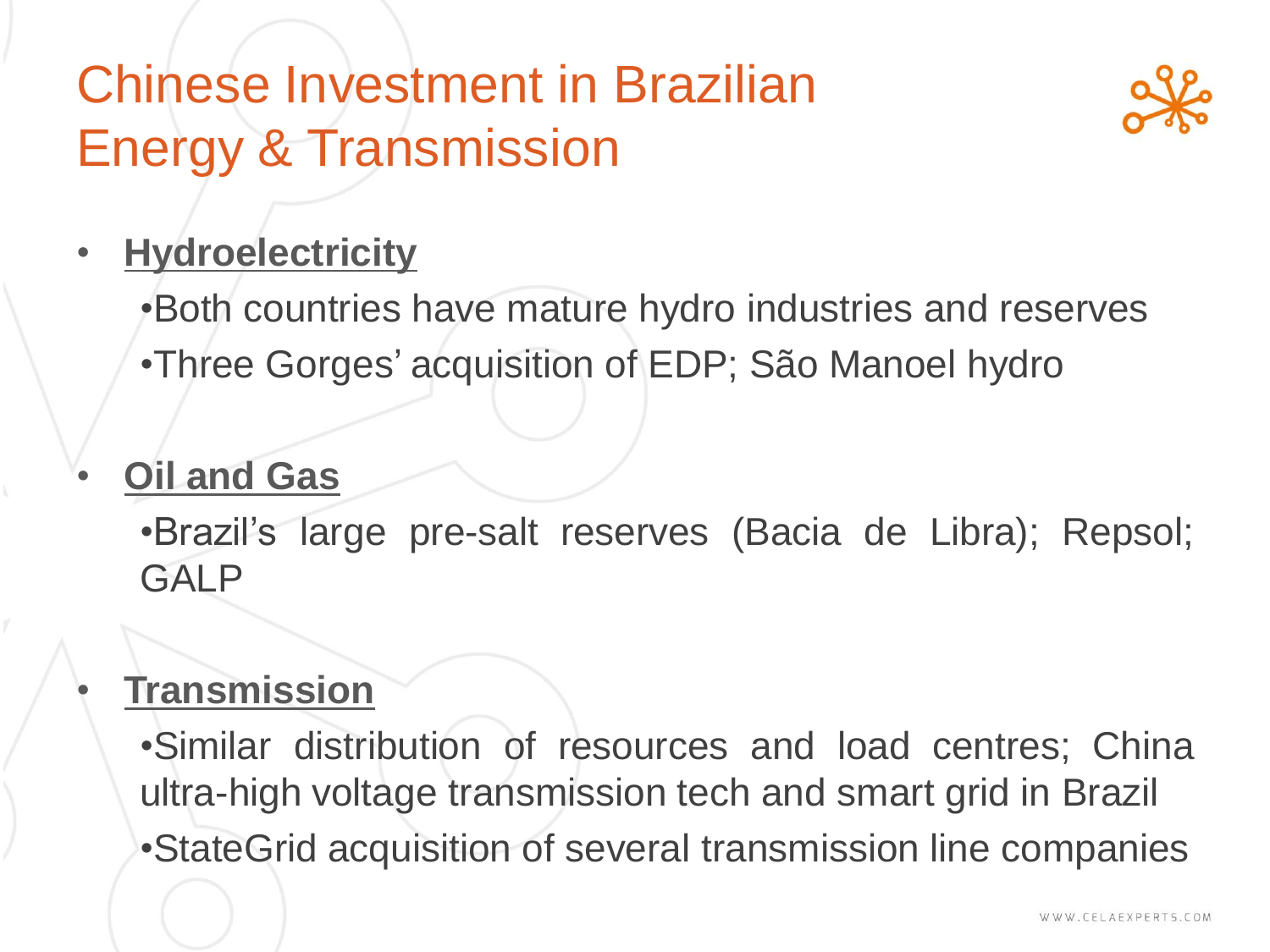### New Clean Energy Investment





Clean energy includes: solar, wind, biofuels, bioenergy, small hydro, geothermal (does not include large hydro over 30MW) Source: Bloomberg New Energy Finance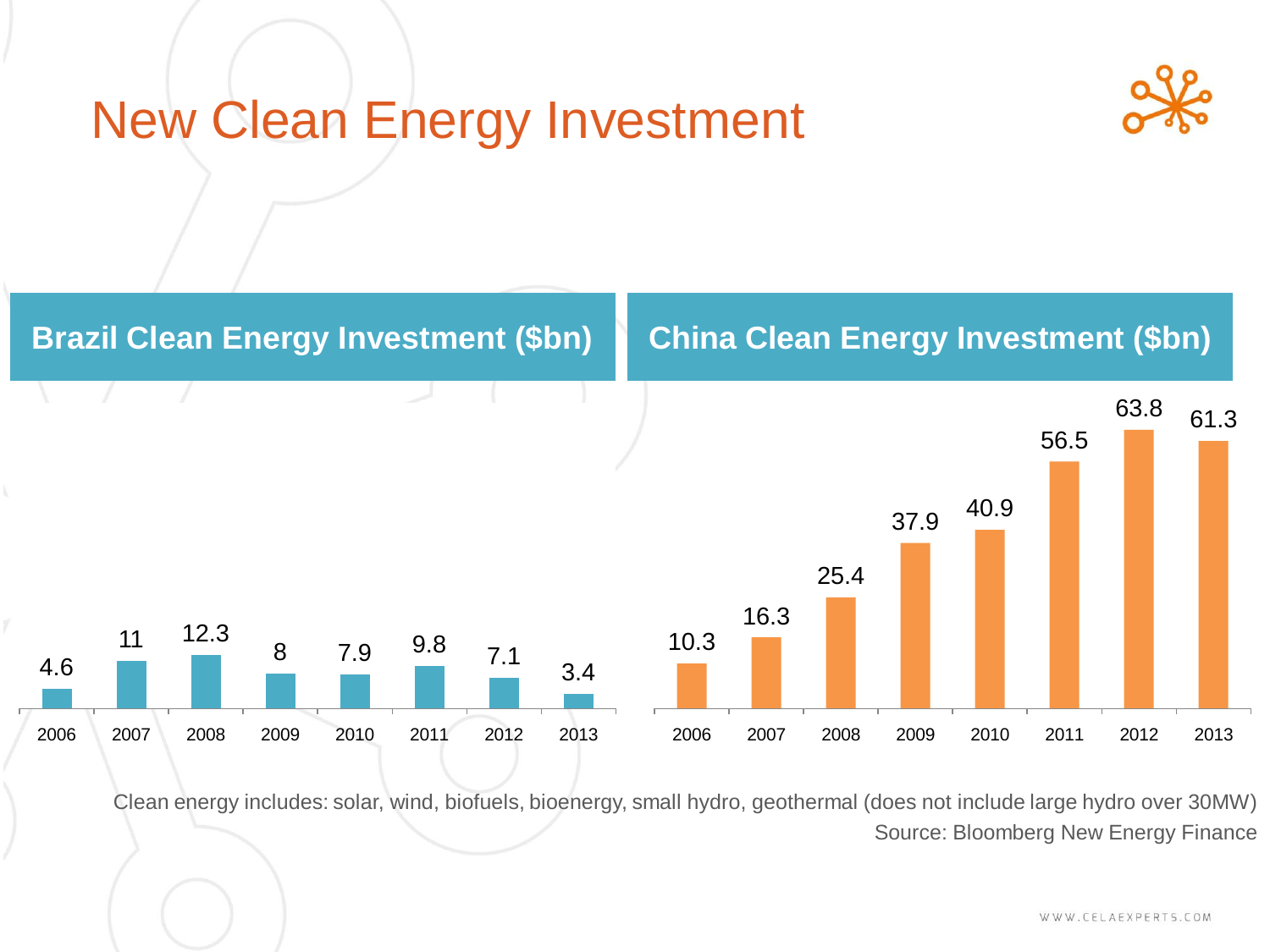



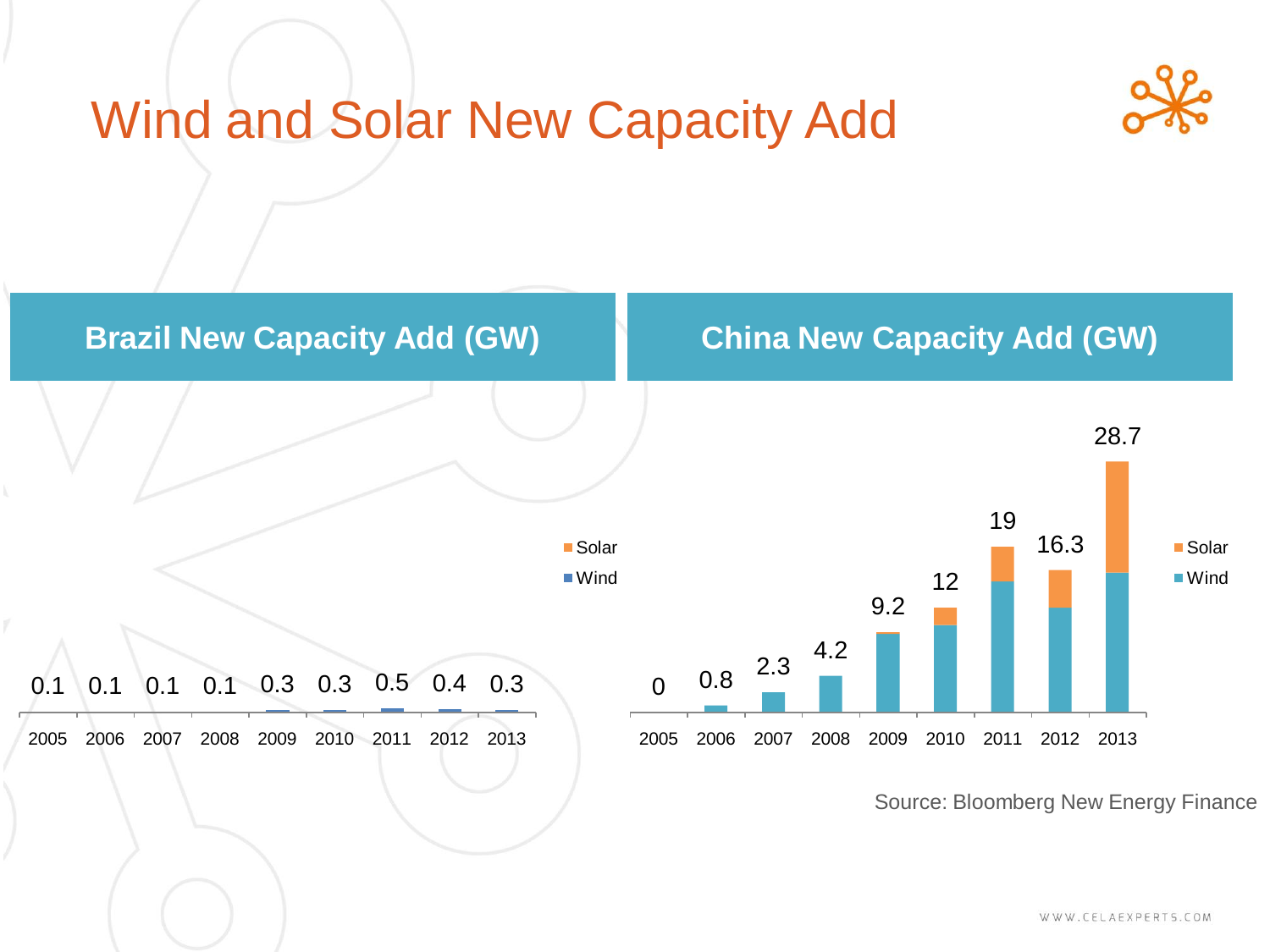## Opportunities for Investment in Renewable Energy



### • **Wind**

•China experience in wind deployment: 90GW installed

- •China wind turbine technology: Sinovel, Goldwind
- •Brazil growing wind market: 2 GW per year

### • **Solar**

•China experience and cost efficiency in PV deployment: 18.1 GW installed

•China PV component manufacturers: Yingli Solar, GCL Solar, Hanergy Solar, Trina Solar

•Brazil potential market: solar auctions as of 2014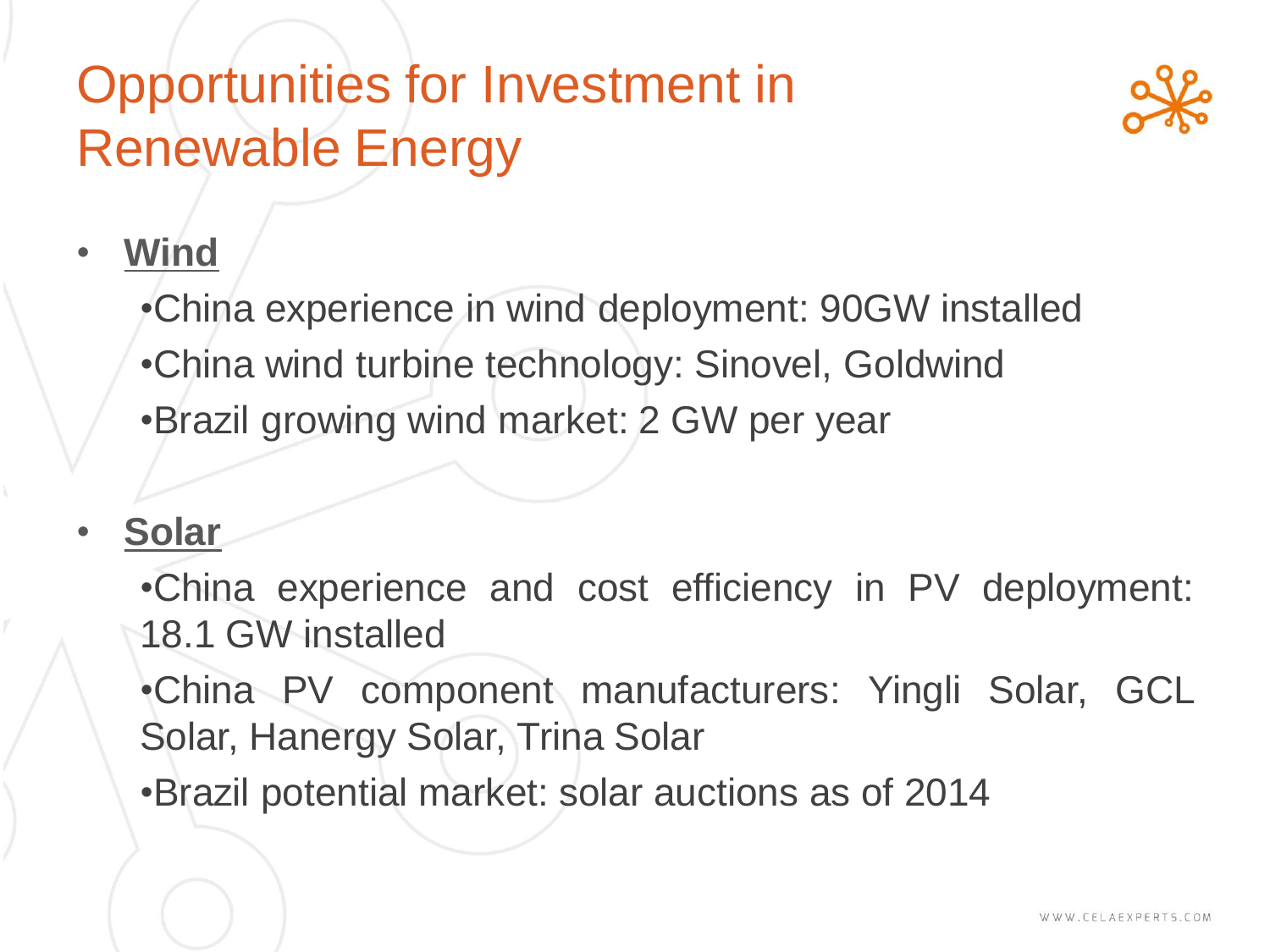## Bottlenecks for Investment in Renewable Energy in Brazil (1/2)



### • **Local Content Rules: BNDES**

•BNDES only finances projects with local content rules

•Wind: Chinese companies would have to set up local equipment manufacturing capacity in Brazil; has not happened yet

•Solar: local content rules not defined yet; Chinese companies studying the possibility to enter the market and **how**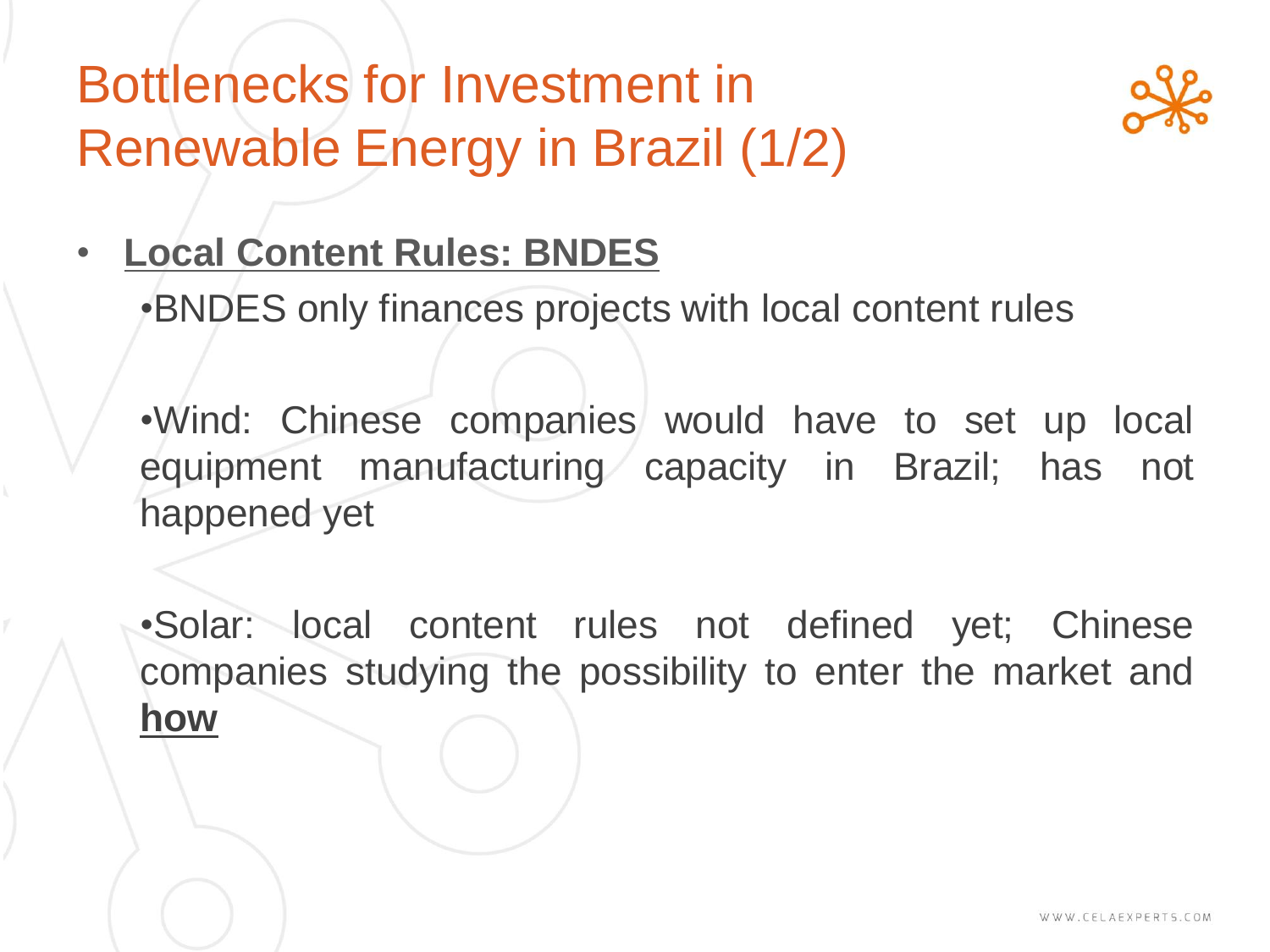## Bottlenecks for Investment in Renewable Energy in Brazil (2/2)



• **Chinese Development Bank or equivalent financing?**

•Currency risk: who will hedge the risk of financing in Yen vs PPA in Reais?

• **Restrictions on Acquisition of Land**

•Bioenergy and biofuels: Brazil's restrictions on acquisition and ownership of land by foreigners (legislation)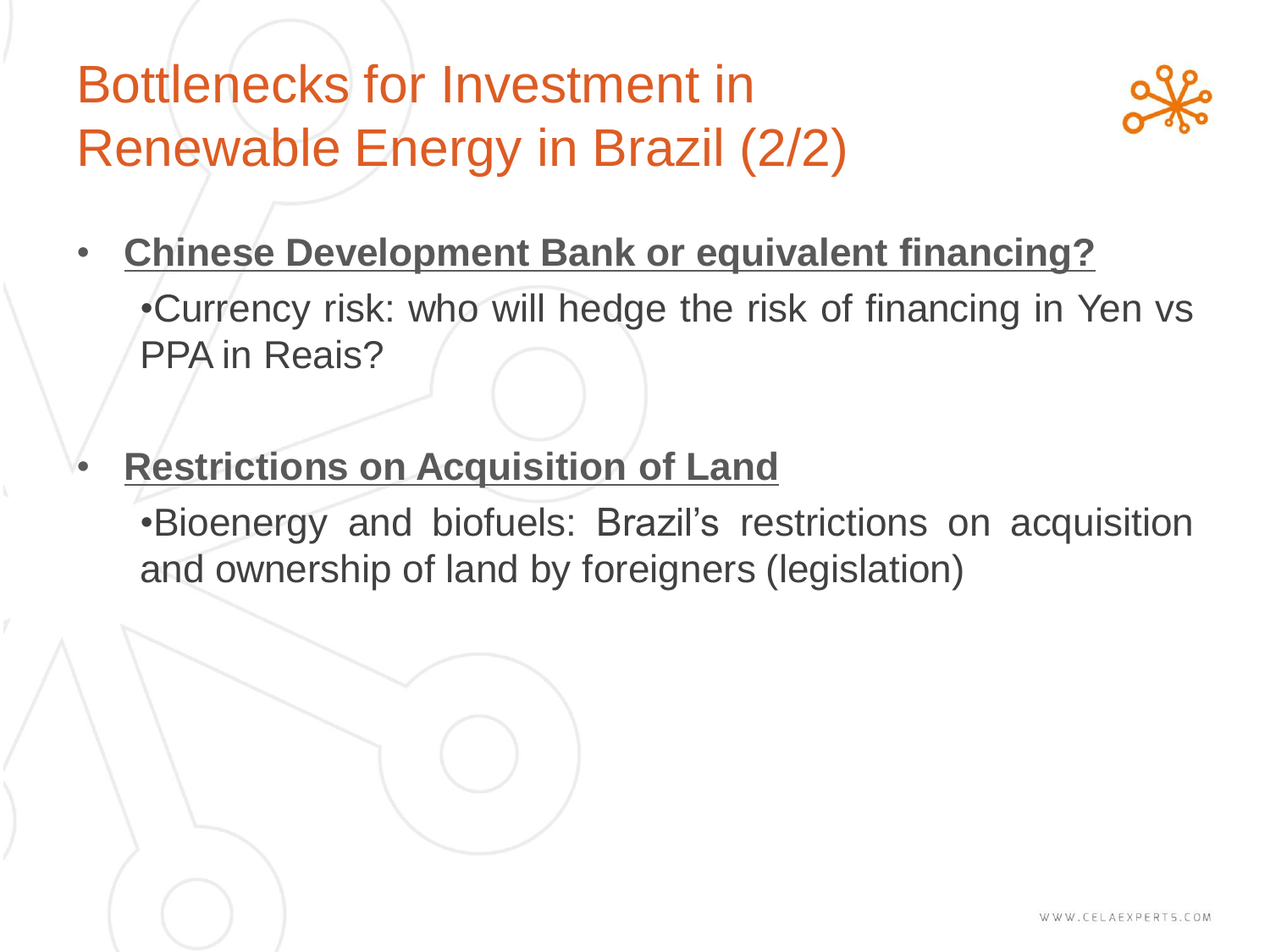## Emblematic Chinese Investments in Brazilian Renewable Energy



- 2011: **Three Gorges** aquires **Energias de Portugal EDP**
- 2012: **Desenvix** contracts BRL 100m financing from **China Development Bank** for development of 35MW wind farm using **Sinovel** turbines – only example
- Biofuels: China National Heavy Machinery Corp **interest** in investing in Brazilian biofuels industry
	- 2014: Eletrobras (**Furnas**) and Chinese partner expected investment in wind in Brazil and China

**... Still very few in clean energy in Brazil, which examplify the difficulties and bottlenecks to be overcome...**